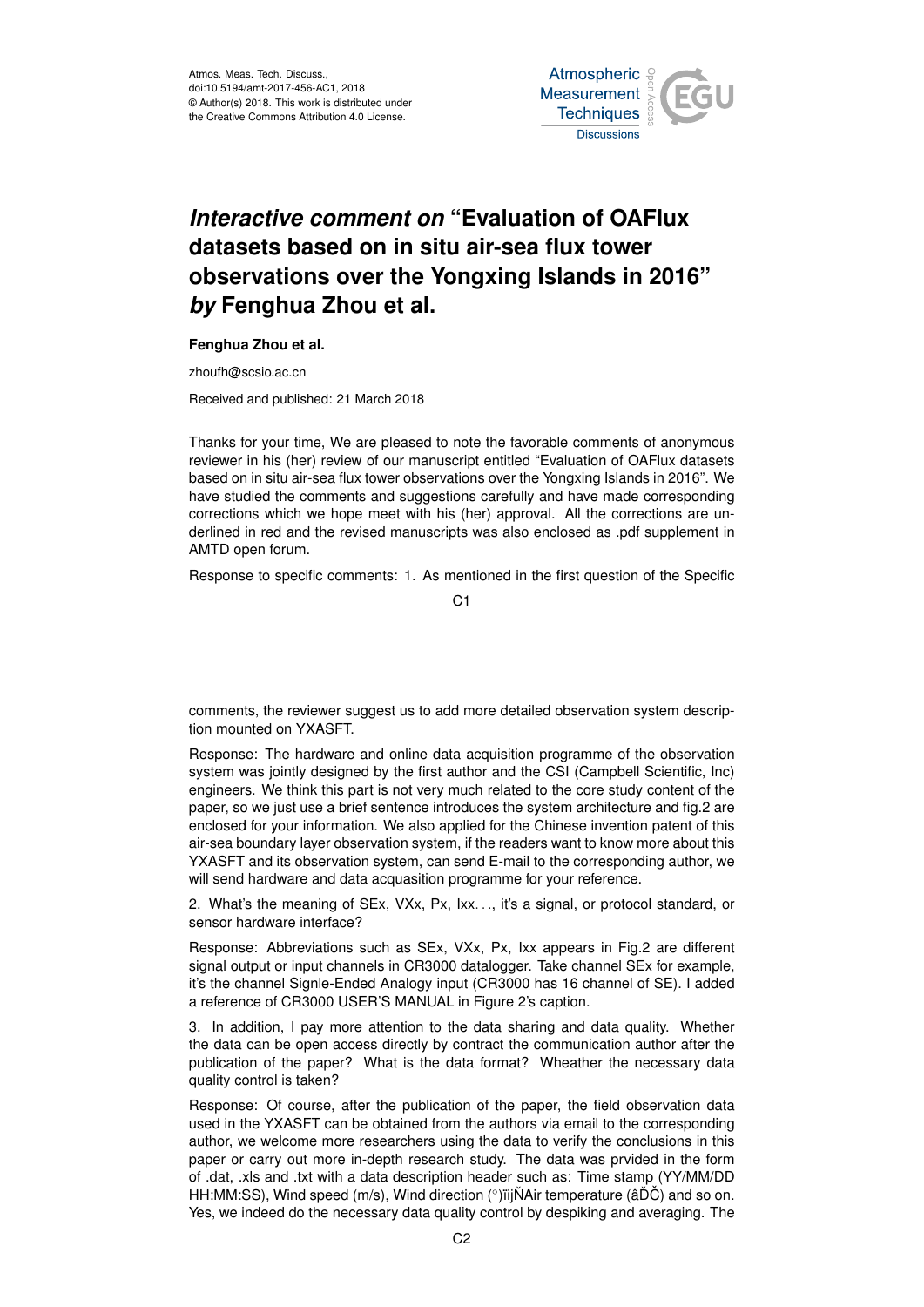first hand observation data was obtained directly from data tables stored in CR3000 CF card, CR3000 scan sensors in a 1Hz frequency, an average value (the average value of the 1800 sets of data) was stored in data tables in every 30 mins, despiking was performed before averaging. For each variable, a spike is defined as a value that exceeding window mean  $\pm 3.5$  standard deviations over a certain time window (set to 5 min). Detected spikes were identified and replaced based on a linear interpolation of neighboring values.

4. I visited the data sharing website listed in Page 3, line 17 and found that the web is in Chinese, it's not convinent for non Chinese readers, also I could not found the data download link.

Response: Thanks for your suggestions and visiting our data website. Yes, the first version of this data sharing website was developed in Chinese language. After all the functions of the website passed running test, we will upgrade this website to both Chinese and English editions. The Login: CSL-CER and password: ruhuna metioned in the paper is only for real-time data and historical data curve display, to download the data files readers should contract the corresponding author for a new authorized username and password and a data sharing agreement must be signed, you can relogin the system with this new username and password, then data download link works.

5. In sec 3.1, the authors did a nice job to validate COARE3.0 using the direct eddy convariance flux (ECF) measurements, the verifying results are convincing. However, they didn't give descriptions of the EC data processing steps and the algorithm taken by each step. As I know that the EC method is mathematically complex, and significant care is required to set up different processing steps for different sites, measurements and study purposes, the difference in the processing algorithm can result in the difference between the turbulent fluxes results. I suggest the authors to add a brief description on how the fluxes are parameterized and calculated for the ECF trubulent data. The authors can also add a figure to express the ECF data processing flow more clearly. For instance, which algorithms were adopted for coordinatate rotation and WPL

C3

## compensation?

Response: Thanks for your suggestion, in this paper the directly measured eddy convariance heat fluxes by IRGASON ECF system was used to verify the performance of COARE3.0. The online flux calculation program EasyFlux\_DL developed by CSI was run in CR3000, the turbulent data processing steps are as follw: despiking [Vickers et al., 1997], Coordinate rotation [van Dijk et al., 2004], frequency correction [Moncrieff et al., 2004], WPL compensation [Wallace et al., 2006].As suggested by reviewer, I added figure 3 to show the data processing flow of EC data in the paper.

6. According to the description of in suit data in the paper, I realized that the wind speed range in the YXASFT observed data covers typhoon force winds, as there were at least 2 strong typhoons (No.1603 "MARINAE" and No.1624 "SARIKA") passed through Xisha sea area. So I suggest the authors to add discussions on how COARE3.0 algorithm performs compared to observed exchange coefficients for high wind conditions.

Response: Parameterization of exchange coefficients in high wind is a hot topic in recently years. Both laboratory results [Haus et al., 2010] and field observations [Zhang et al., 2008] indicated that the variations of exchange coefficients in high wind were quite different from that in moderate wind. Some of our observed wind speed reached the high wind level, however, for parametric studies, high frequency observations from several Hz to tens of Hz are essential based on the eddy covariance (EC) method. In this study, the EC system installed on YXASFT only worked for two months from 1st Feb to 29th Mar, and no typhoon passed through Xisha during this period. Consequently, the exchange coefficients could not be obtained from in situ data and the observational LHF was calculated by the bulk method COARE 3.0. Our limited knowledge of the parameterization of exchange coefficients would probably, to some degree, lead to uncertainties in the estimates of LHF under high wind conditions. This is a problem remains to be ameliorated with more available observational data under extreme conditions in the future. It is also an important way to develop more reliable and applicable parameterization schemes for exchange coefficients to improve performances of